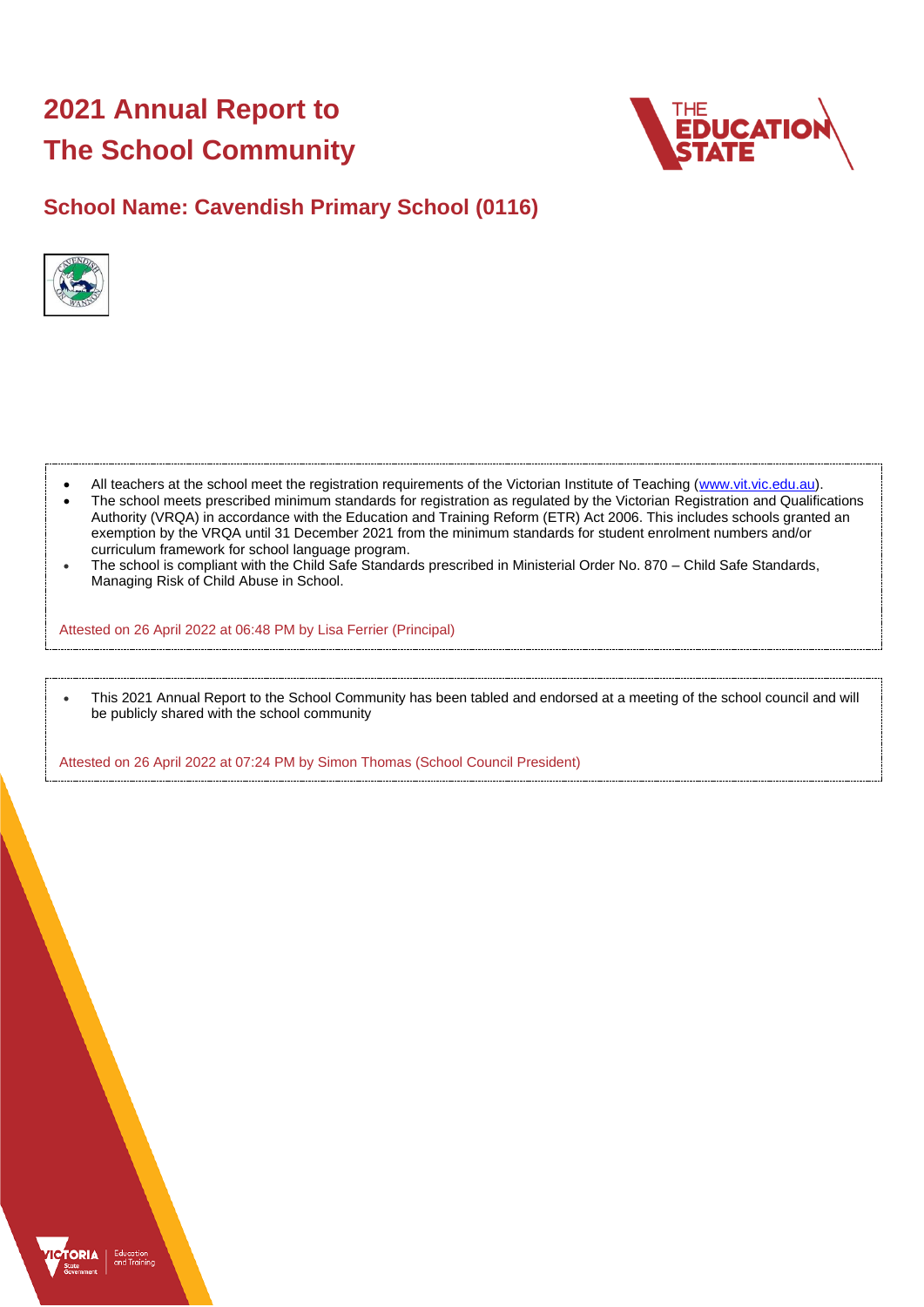

# How to read the Annual Report

### What does the *'About Our School'* commentary section of this report refer to?

The 'About our school' commentary provides a brief background on the school, an outline of the school's performance over the year and future directions.

The 'School Context' describes the school's vision, values and purpose. Details include the school's geographic location, size and structure, social characteristics, enrolment characteristics and special programs.

The 'Framework for Improving Student Outcomes (FISO)' section includes the improvement initiatives the school has selected and the progress they have made towards achieving them through the implementation of their School Strategic Plan and Annual Implementation Plan.

### What does the *'Performance Summary'* section of this report refer to?

The Performance Summary includes the following:

#### **School Profile**

- student enrolment information
- the school's 'Student Family Occupation and Education' category
- a summary of parent responses in the Parent Opinion Survey, shown against the statewide average for Primary schools
- school staff responses in the area of School Climate in the School Staff Survey, shown against the statewide average for Primary schools

#### **Achievement**

- English and Mathematics for Teacher Judgements against the curriculum
- English and Mathematics for National Literacy and Numeracy tests (NAPLAN).

### **Engagement**

Student attendance at school

### **Wellbeing**

Student responses to two areas in the Student Attitudes to School Survey:

- Sense of Connectedness
- Management of Bullying

Results are displayed for the latest year and the average of the last four years (where available). As NAPLAN tests were not conducted in 2020, the NAPLAN 4-year average is the average of 2018, 2019 and 2021 data in the 2021 Performance Summary.

## Considering COVID-19 when interpreting the Performance Summary

The Victorian community's experience of COVID-19, including remote and flexible learning, had a significant impact on normal school operations in 2020 and 2021. This impacted the conduct of assessments and surveys. Readers should be aware of this when interpreting the Performance Summary.

For example, in 2020 and 2021 school-based surveys ran under changed circumstances, and NAPLAN was not conducted in 2020. Absence and attendance data during this period may have been influenced by local processes and procedures adopted in response to remote and flexible learning.

Schools should keep this in mind when using this data for planning and evaluation purposes.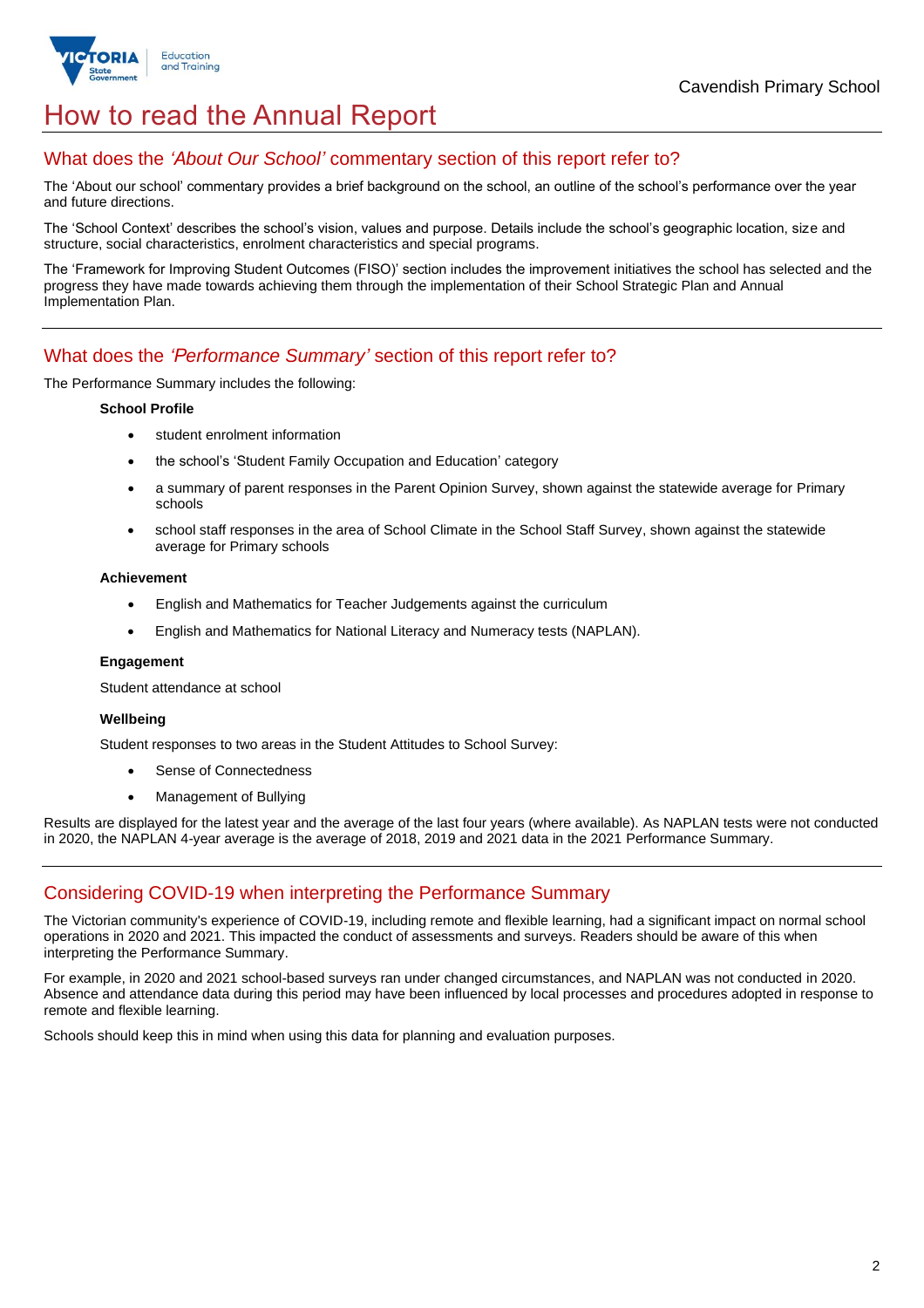

# How to read the Annual Report (continued)

### What do *'Similar Schools'* refer to?

Similar Schools are a group of Victorian government schools with similar characteristics to the school.

This grouping of schools has been created by comparing each school's socio-economic background of students, the number of non-English speaking students and the school's size and location.

### What does *'NDP'* or '*NDA*' mean?

'NDP' refers to no data being published for privacy reasons or where there are insufficient underlying data. For example, very low numbers of participants or characteristics that may lead to identification will result in an 'NDP' label.

'NDA' refers to no data being available. Some schools have no data for particular measures due to low enrolments. There may be no students enrolled in some year levels, so school comparisons are not possible.

Note that new schools only have the latest year of data and no comparative data from previous years. The Department also recognises unique circumstances in Specialist, Select Entry, English Language, Community Schools and schools that changed school type recently, where school-to-school comparisons are not appropriate.

## What is the *'Victorian Curriculum'*?

The Victorian Curriculum F–10 sets out what every student should learn during his or her first eleven years of schooling. The curriculum is the common set of knowledge and skills required by students for life-long learning, social development and active and informed citizenship.

The Victorian Curriculum is assessed through teacher judgements of student achievement based on classroom learning.

The curriculum has been developed to ensure that school subjects and their achievement standards enable continuous learning for all students, including students with disabilities.

The 'Towards Foundation Level Victorian Curriculum' is integrated directly into the curriculum and is referred to as 'Levels A to D'.

'Levels A to D' may be used for students with disabilities or students who may have additional learning needs. These levels are not associated with any set age or year level that links chronological age to cognitive progress (i.e., there is no age expected standard of achievement for 'Levels A to D').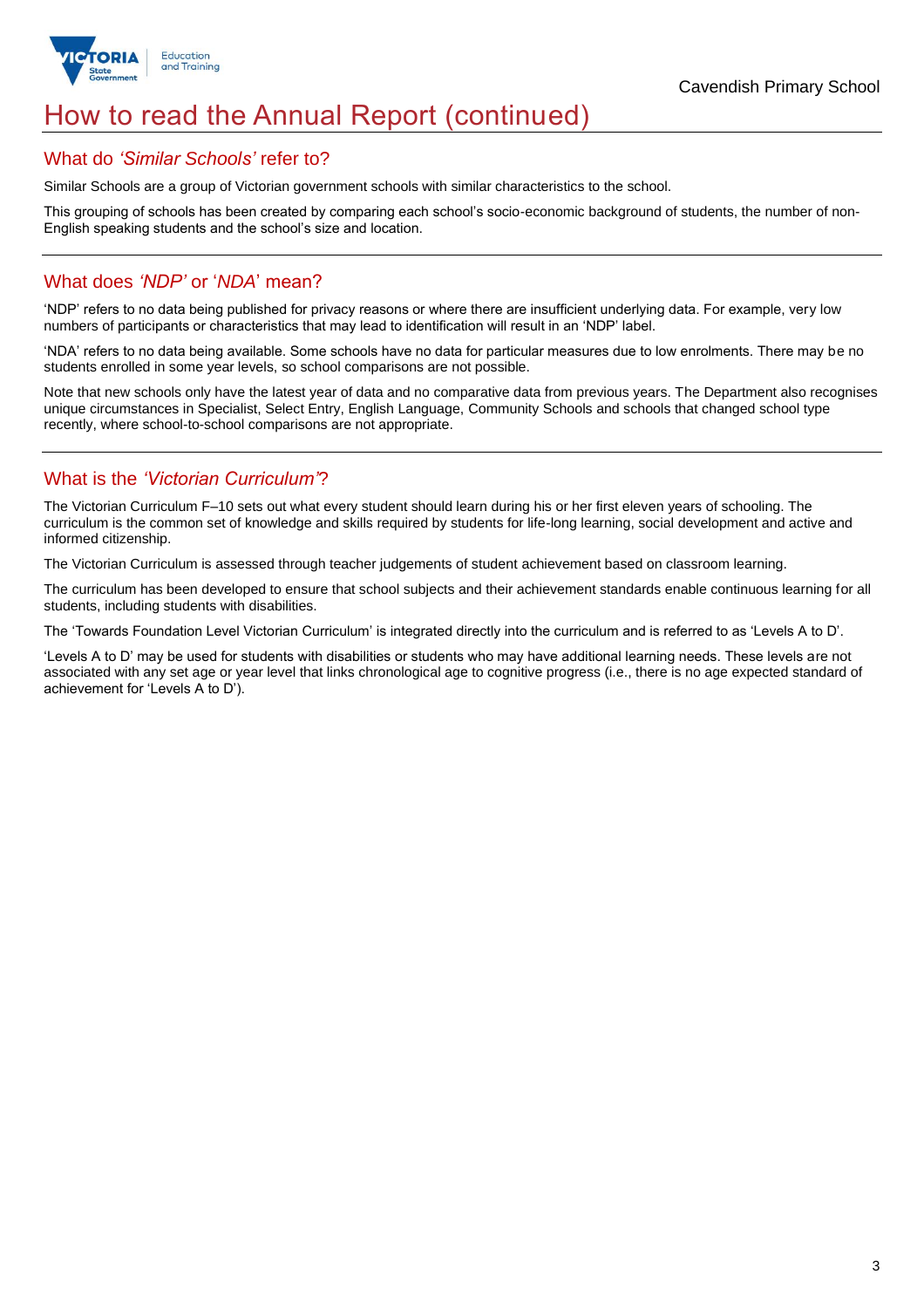

# **About Our School**

### School context

### VISION

To provide an inclusive and engaging environment that promotes a strong culture of learning, personal growth and well-being of students and creates a supportive and welcoming setting for all community members. Cavendish Primary School aims to aspire to its motto: 'A rural tradition of excellence'.

### VALUES

All individuals are valued and treated with respect in a secure environment where students are able to fully develop their talents, interests and ambitions.

We value our positive teaching and stimulating learning environment where students are challenged to extend and develop their academic, social, moral, and physical attributes

Every individual has the right and ability to learn and should be given every assistance to reach their full potential. We value effort and positive contributions from students, staff and parents

We promote the professional growth of all staff and nurture leadership roles for all staff, parents and students We value the culture and traditions of our rurality along with the inherent practice of pastoral care

We value the role of the school as an integral part of our rural community

We value our close relationship with parents /quardians and acknowledge the importance of partnership with parents/guardians in the education and development of each student.

Cavendish Primary School had an enrolment of 34 pupils in 2021 (18 female/16 male; 0% English as an additional language; 0 % disability; and O% Aboriginal and Torres Strait Islander). Over 50% of the students travelled to school on the two bus routes on a regular or semi-regular basis.

We began in 2021 with a staff profile which included a Principal (with a teaching load of.6), two teacher class (both 1.0), one specialist teacher (0.2 - German and Music), a business manager (0.5) and a part-time tutor. The school also received fortnightly visits from the shared MARC (Mobile Area Resource Centre) teacher. In term two, the Principal went on Long Service Leave and then resigned at the end of that term. An acting Principal was appointed and then later was appointed as the substantive Principal to begin in term three. These changes affected the very stable teaching staff. Three teachers were then sharing the one full-time teaching role as recruitment for a full-time teacher was unsuccessful. The school provides an extensive and balanced curriculum that included specialist classes in Music, LOTE (German) and the visiting MARC library. Cavendish PS uses ICT tools on a daily basis to enhance learning and to develop students' skills, with sufficient laptops and iPads to cater for whole-class activities. The school also completed their four yearly review in term four.

We continued to be affected by Coronavirus with periods of remote and flexible learning occurring. Our school continued to respond to remote learning by early preparation and flexibility in our approach. As our most of all families were familiar with our approaches and the technology used, this enabled transitions between home and school learning with the least amount of stress. Our new families were given extra support to help with technology and regular communication. Learning was delivered through a range of platforms such as WebEx and Seesaw, Each week, students would receive work packets or at the beginning of remote learning to support home learning tasks and for those students who had limited internet. Feedback from families showed a high level of appreciation in our readiness and communication. Our school continued to loan out the school's devices to families requiring additional equipment to allow all siblings access to technology. Additional phone calls, Seesaw videos and WebEx meetings were set up with some students to reinforce lessons and to provide additional support (both educationally and emotionally). The newsletter and Facebook kept a regular update on how everyone was getting on at home. The school also held shared activities (through WebEx) for all families, these included sporting challenges, dress up days, science tasks, art activities and whole school assemblies led by our captains. Challenges throughout this time were maintaining whole school community well-being, engagement in remote learning and adjusting to periods of change quickly.

The school is actively supported by the School Council and Parents' Club. Both the School Council and Parents' club observed governance expectations, raised money, conducted social events, and completed grounds and buildings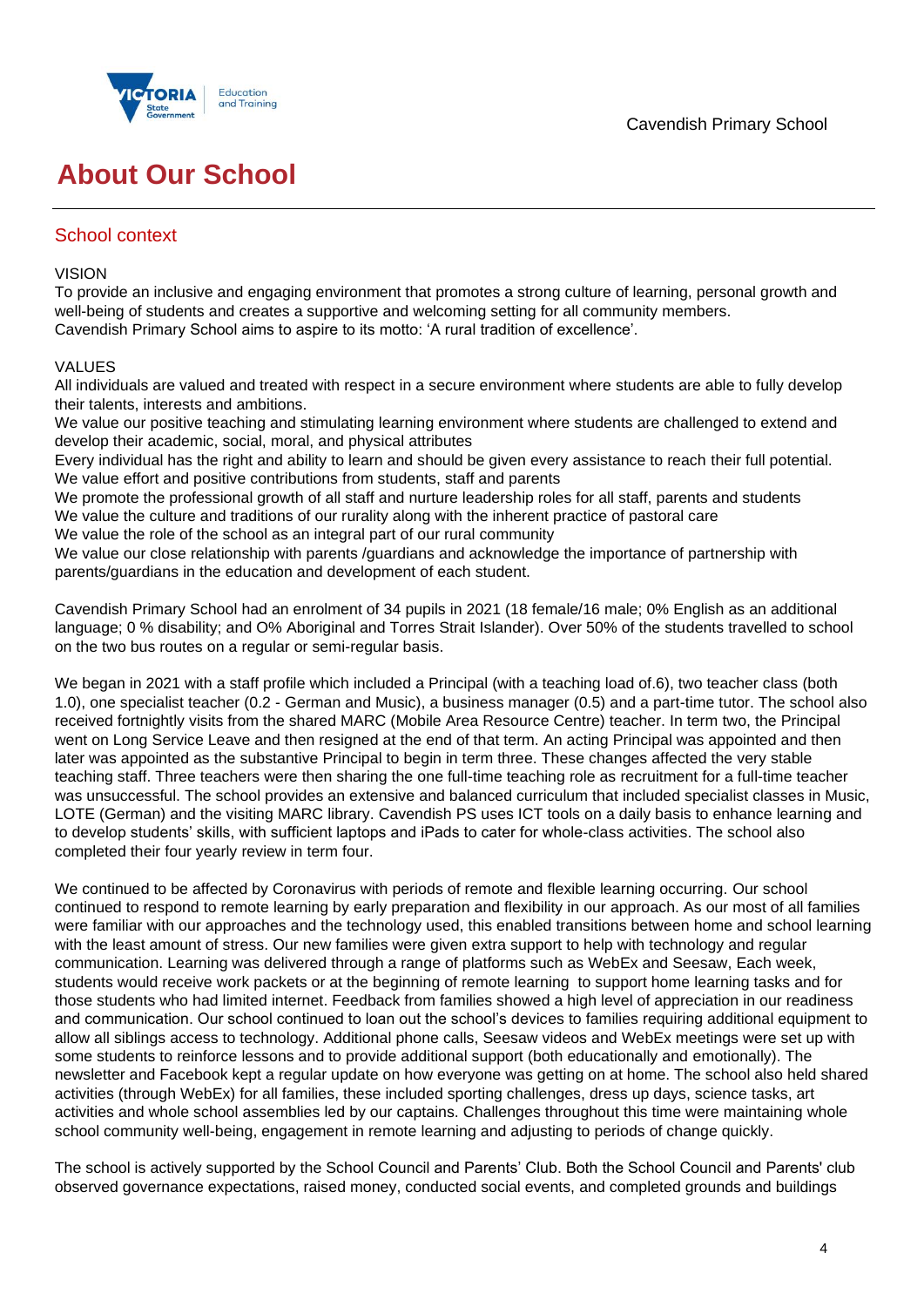

maintenance and enhancement throughout the year. Parent involvement in school events was again limited in 2021 because of coronavirus restrictions.

The school is an important part of the local community and have had limited opportunities to be actively involved in working with the senior citizens, musical performances and other community events. We maintain a strong involvements with the Cavendish Kindergarten though have had limited success with visits due to restrictions. We are looking forward to more opportunities to be together for events in 2022. The school also receives some financial support from the local Lions' Club and Community Service group, which contributes to the provision of additional support for our programs.

## Framework for Improving Student Outcomes (FISO)

In 2021, our Key Improvements Strategies focused on Evidence-based high-Impact teaching strategies and Evaluating impact on Learning, with an emphasis on supporting our students in connecting to school and catching-up/extension in their learning. The school also undertook preparing for the review in term four. with extensive work on FISO through the PRSE process.

Despite the challenge of periods of remote and flexible learning, staff were able to complete all the necessary preparations for the review. The major area of work for 2020 of completing a full curriculum audit was finally completed in 2021. We continued to make progress on building student and staff capability in the area of feedback. Different types of feedback were used, common language was modelled and explicitly taught. Classroom observations was put on hold and a Swivel camera has been purchased in 2022 for this purpose of self-reflection. Areas to complete in 2022 will be the assessment audit and returning to PLC as a a whole staff.

### Achievement

Students at Cavendish Primary School responded well to remote and flexible learning phases. They were engaged and supported through a range of platforms and approaches. Teachers continued to deliver a range of well differentiated learning tasks/units for students and at all levels. Consistent planners were developed for students and families to follow. Some students thrived on the periods of remote and flexible learning/ then returning to class, while some students found it challenging and did not meet the expected level of progress. Students who were identified as needing extra support to catch-up or extension from 2020 and 2021 were apart of the TLI program. Students who met the vulnerable criteria were offered on-site learning to help achieve their academic/personal targets and to assist the families by easing the pressure of home learning. Students requiring on-site learning were offered the same learning programs as students learning remotely.

By having smaller class sizes for English and Mathematics four days a week, this has helped students with both their personal growth and in their academic growth as well. The teacher judgements of students achievement in English and Mathematics has again been higher than similar schools and the state average. The limited number of students in Year 3 and 5 have made our Naplan data hard to compare to similar schools or the state average on a yearly basis. Our four year average results are higher in Numeracy for both Year 3 and 5 and only in Reading for Year 3.

## Engagement

Student average number of absence days data for 2021 increased from 2020. Common reasons for non-attendance include illness, family reasons and extended family holidays. Our average days of absence for 2021 was 13.6 days with a 4 year average of 11.5 days per year. These rates are below the similar schools and state average but are on the increase from previous years.

The parent and staff satisfaction survey data continued to remain high. The parent survey was at 98% for parent satisfaction and the staff school climate was 96.7% for 2021.

During remote learning, daily messages, check-ins and activities were planned to increase student involvement and interaction with each other. Teachers checked in on students and families who were struggling with either technology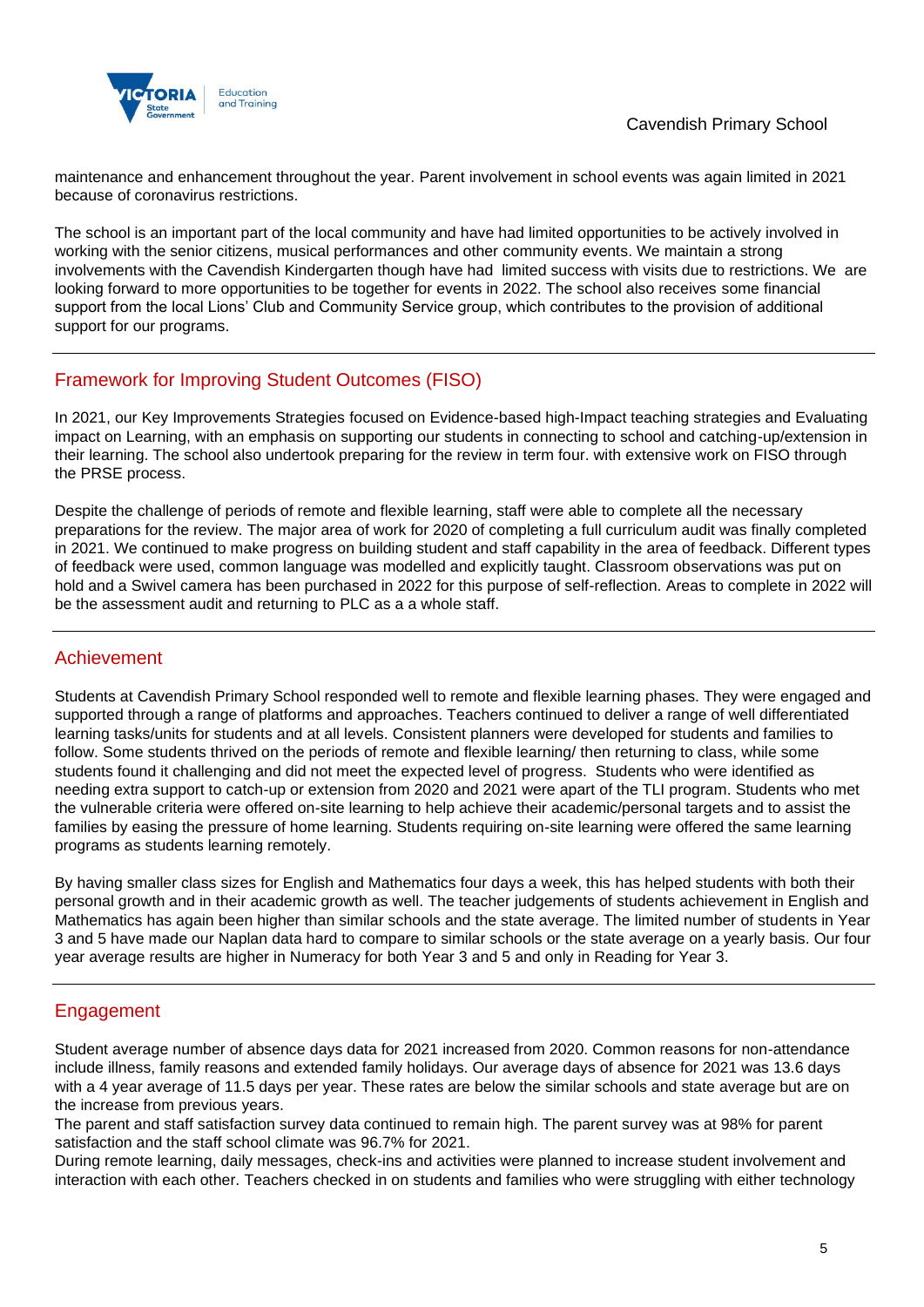

or attendance to provide support. Tutoring continued via WebEx or with the students who were on-site to keep the consistency of the program going. Special activities and catch-ups were planned with a well-being focus through WebEx or Seesaw. When students returned to school, significant time was spent on returning to class expectations and building learning stamina.

## **Wellbeing**

Health and well-being supports were prioritised by Cavendish Primary School during 2021. We were able to support students and their families through the challenges of the pandemic in a range of differentiated ways, dependent on the individual families. Some of these supports included regular phone contact, borrowing school devices, provision of onsite learning for vulnerable families and those families working in essential fields. Maintaining the sense of connectedness to school was essential at all times. This has shown though the 97% endorsement by the Years 4-6 survey results. When at school, we maintained regular monthly 'blitzes' of positive behaviour, outdoor whole school assemblies and events to promote student relationships to each other and that we are in a community together. Another aspect that needed consideration was the well-being of staff, which was faced with numerous challenges of constant changes to planning, delivery of remote lessons plus on-site supervision of students and maintaining their own personal well-being during a pandemic.

### Finance performance and position

Cavendish Primary School Council ensured that all school funds were expended for proper purposes and were supportive of the goals and targets of the Strategic Plan and Annual Implementation Plan. The school committed to using school-based funds, including Equity money (\$20,418), to maintain small class sizes. The future patterns of enrolments will always be a concern in our financial management for the future.

There was a net operating surplus \$13,935, this amount was different to the initial budget forecast due to staff changes during the year. The shelter-in-place project has been completed and will be finalized by the architect. The stadium refurbishment grant (to be completed under the management of the Victorian Schools Building Authority) is still in the stages of tenders and yet to be finalized.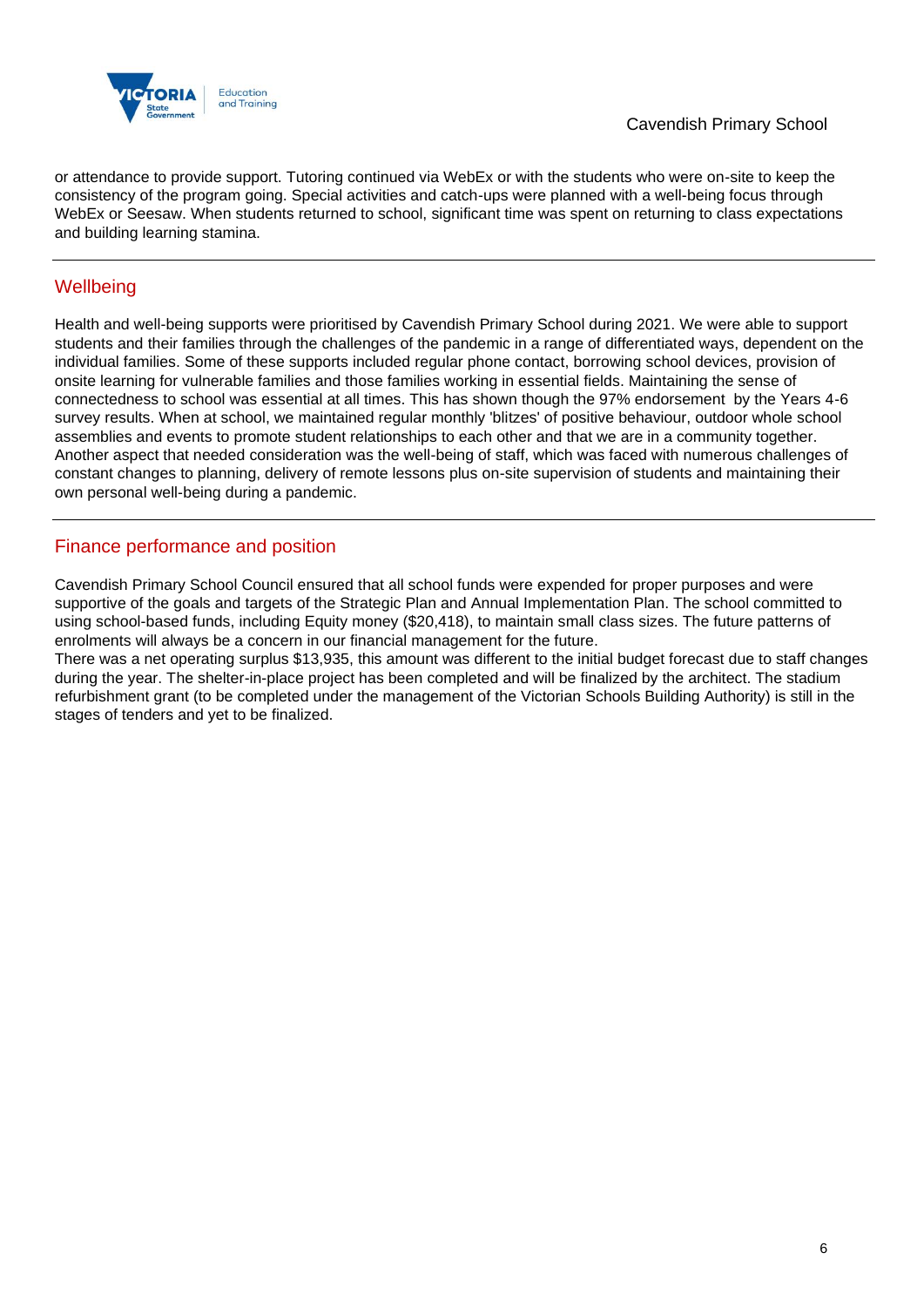

# **Performance Summary**

The Performance Summary for government schools provides an overview of how this school is contributing to the objectives of the Education State and how it compares to other Victorian government schools.

All schools work in partnership with their school community to improve outcomes for children and young people. Sharing this information with parents and the wider school community helps to support community engagement in student learning, a key priority of the Framework for Improving Student Outcomes.

Refer to the 'How to read the Annual Report' section for help on how to interpret this report.

# SCHOOL PROFILE

#### **Enrolment Profile**

A total of 34 students were enrolled at this school in 2021, 18 female and 16 male.

0 percent of students had English as an additional language and NDP percent were Aboriginal or Torres Strait Islander.

#### **Overall Socio-Economic Profile**

The overall school's socio-economic profile is based on the school's Student Family Occupation and Education index (SFOE).

SFOE is a measure of socio-educational disadvantage of a school, based on educational and employment characteristics of the parents/carers of students enrolled at the school. Possible SFOE band values are: Low, Low-Medium, Medium and High. A 'Low' band represents a low level of socio-educational disadvantage, a 'High' band represents a high level of socio-educational disadvantage.

This school's SFOE band value is: Medium

#### **Parent Satisfaction Summary**

The percent endorsement by parents on their school satisfaction level, as reported in the annual Parent Opinion Survey.

Percent endorsement indicates the percent of positive responses (agree or strongly agree) from parents who responded to the survey.



### **School Staff Survey**

The percent endorsement by staff on School Climate, as reported in the annual School Staff Survey.

Percent endorsement indicates the percent of positive responses (agree or strongly agree) from staff who responded to the survey.

Data is suppressed for schools with three or less respondents to the survey for confidentiality reasons.

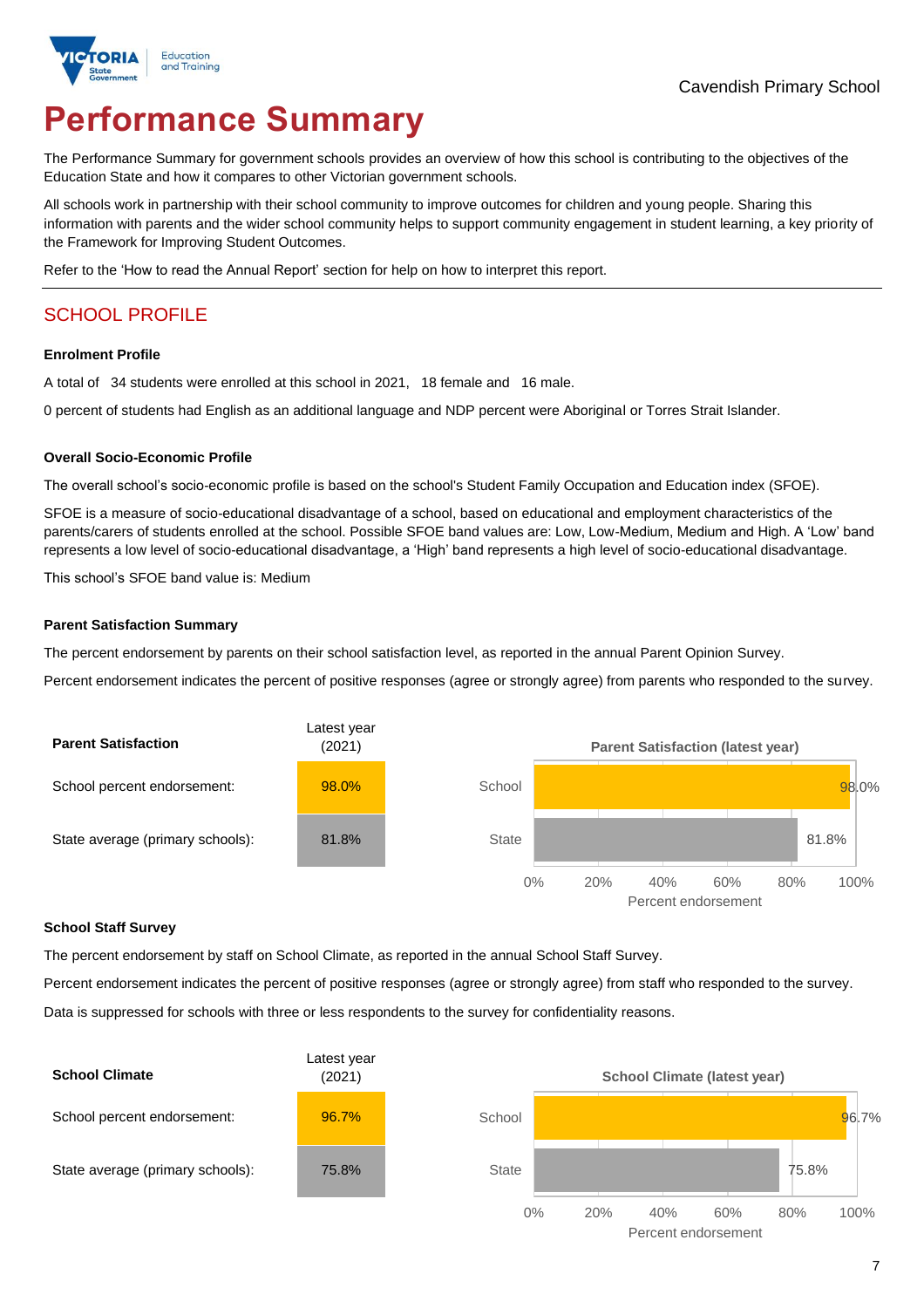

# ACHIEVEMENT

*Key: 'Similar Schools' are a group of Victorian government schools that are like this school, taking into account the school's socioeconomic background of students, the number of non-English speaking students and the size and location of the school.*

### **Teacher Judgement of student achievement**

Percentage of students working at or above age expected standards in English and Mathematics.





| <b>Mathematics</b><br>Years Prep to 6                             | Latest year<br>(2021) |
|-------------------------------------------------------------------|-----------------------|
| School percent of students at or above age<br>expected standards: | 94.1%                 |
| Similar Schools average:                                          | 85.0%                 |
| State average:                                                    | 84.9%                 |

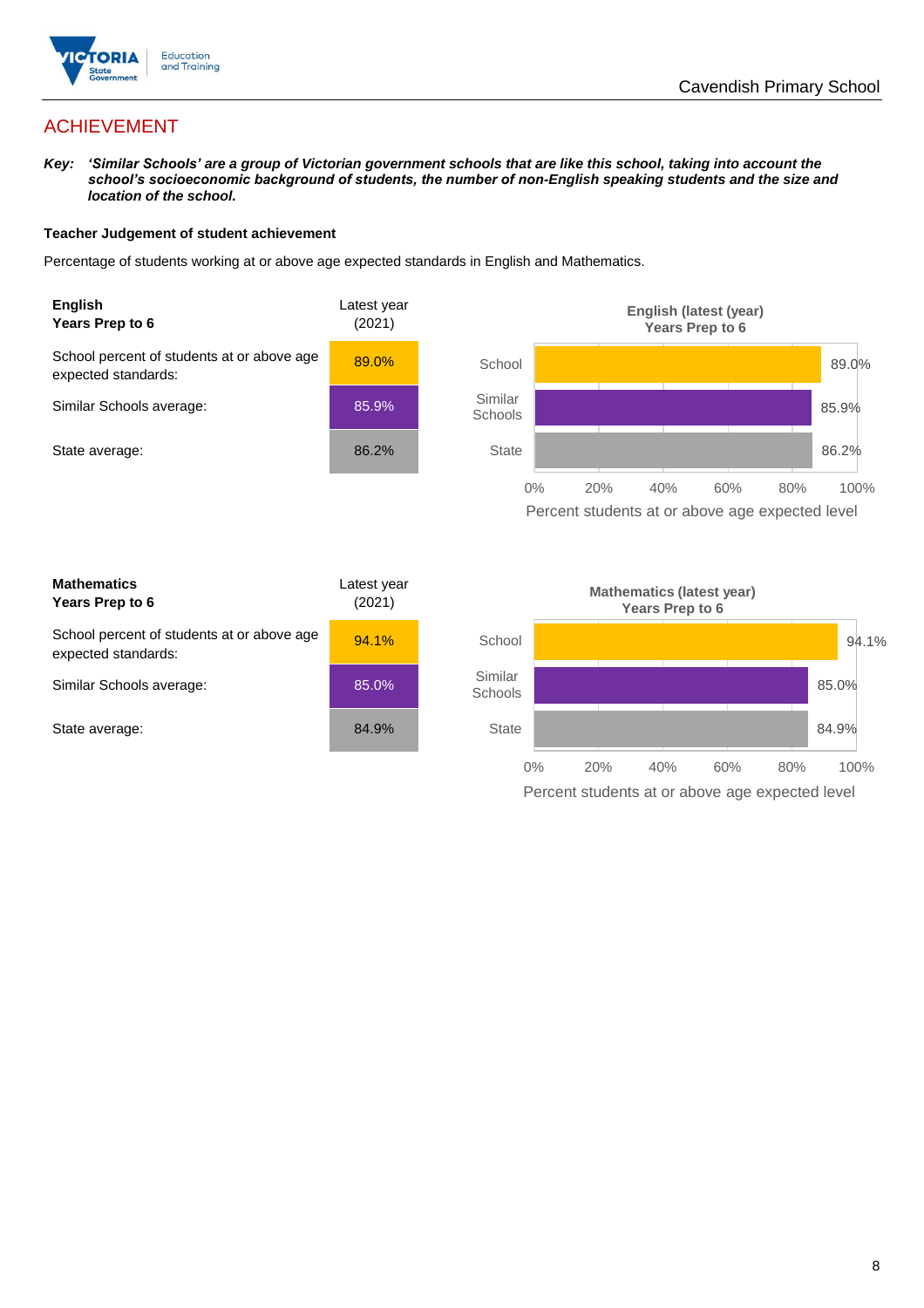

# ACHIEVEMENT (continued)

*Key: 'Similar Schools' are a group of Victorian government schools that are like this school, taking into account the school's socioeconomic background of students, the number of non-English speaking students and the size and location of the school.*

### **NAPLAN**

Percentage of students in the top three bands of testing in NAPLAN.

Note: NAPLAN tests were not conducted in 2020, hence the 4-year average is the average of 2018, 2019 and 2021 data.

| Reading<br>Year <sub>3</sub>                      | Latest year<br>(2021) | 4-year<br>average |                                               |       | <b>NAPLAN Reading (latest year)</b>  | Year 3            |     |                                               |       |
|---------------------------------------------------|-----------------------|-------------------|-----------------------------------------------|-------|--------------------------------------|-------------------|-----|-----------------------------------------------|-------|
| School percent of students in<br>top three bands: | <b>NDP</b>            | 87.5%             | School                                        | #N/A  |                                      |                   |     |                                               |       |
| Similar Schools average:                          | 76.6%                 | 74.4%             | Similar<br>Schools                            |       |                                      |                   |     |                                               | 76.6% |
| State average:                                    | 76.9%                 | 76.5%             | <b>State</b>                                  |       |                                      |                   |     |                                               | 76.9% |
|                                                   |                       |                   |                                               | $0\%$ | 20%                                  | 40%               | 60% | 80%<br>Percent of students in top three bands | 100%  |
| Reading<br>Year <sub>5</sub>                      | Latest year<br>(2021) | 4-year<br>average | <b>NAPLAN Reading (latest year)</b><br>Year 5 |       |                                      |                   |     |                                               |       |
| School percent of students in<br>top three bands: | <b>NDP</b>            | 61.5%             | School                                        | #N/A  |                                      |                   |     |                                               |       |
| Similar Schools average:                          | 71.1%                 | 66.2%             | Similar<br>Schools                            |       |                                      |                   |     | 71.1%                                         |       |
| State average:                                    | 70.4%                 | 67.7%             | <b>State</b>                                  |       |                                      |                   |     | 70.4%                                         |       |
|                                                   |                       |                   |                                               | $0\%$ | 20%                                  | 40%               | 60% | 80%<br>Percent of students in top three bands | 100%  |
|                                                   |                       |                   |                                               |       |                                      |                   |     |                                               |       |
| <b>Numeracy</b><br>Year <sub>3</sub>              | Latest year<br>(2021) | 4-year<br>average |                                               |       | <b>NAPLAN Numeracy (latest year)</b> | Year <sub>3</sub> |     |                                               |       |
| School percent of students in<br>top three bands: | <b>NDP</b>            | 87.5%             | School                                        | #N/A  |                                      |                   |     |                                               |       |
| Similar Schools average:                          | 66.0%                 | 71.2%             | Similar<br>Schools                            |       |                                      |                   |     | 66.0%                                         |       |
| State average:                                    | 67.6%                 | 69.1%             | <b>State</b>                                  |       |                                      |                   |     | 67.6%                                         |       |
|                                                   |                       |                   |                                               | $0\%$ | 20%                                  | 40%               | 60% | 80%<br>Percent of students in top three bands | 100%  |
| <b>Numeracy</b><br>Year 5                         | Latest year<br>(2021) | 4-year<br>average |                                               |       | <b>NAPLAN Numeracy (latest year)</b> | Year 5            |     |                                               |       |
| School percent of students in<br>top three bands: | <b>NDP</b>            | 76.9%             | School                                        | #N/A  |                                      |                   |     |                                               |       |
| Similar Schools average:                          | 64.7%                 | 56.1%             | Similar<br>Schools                            |       |                                      |                   |     | 64.7%                                         |       |
| State average:                                    | 61.6%                 | 60.0%             | <b>State</b>                                  |       |                                      |                   |     | 61.6%                                         |       |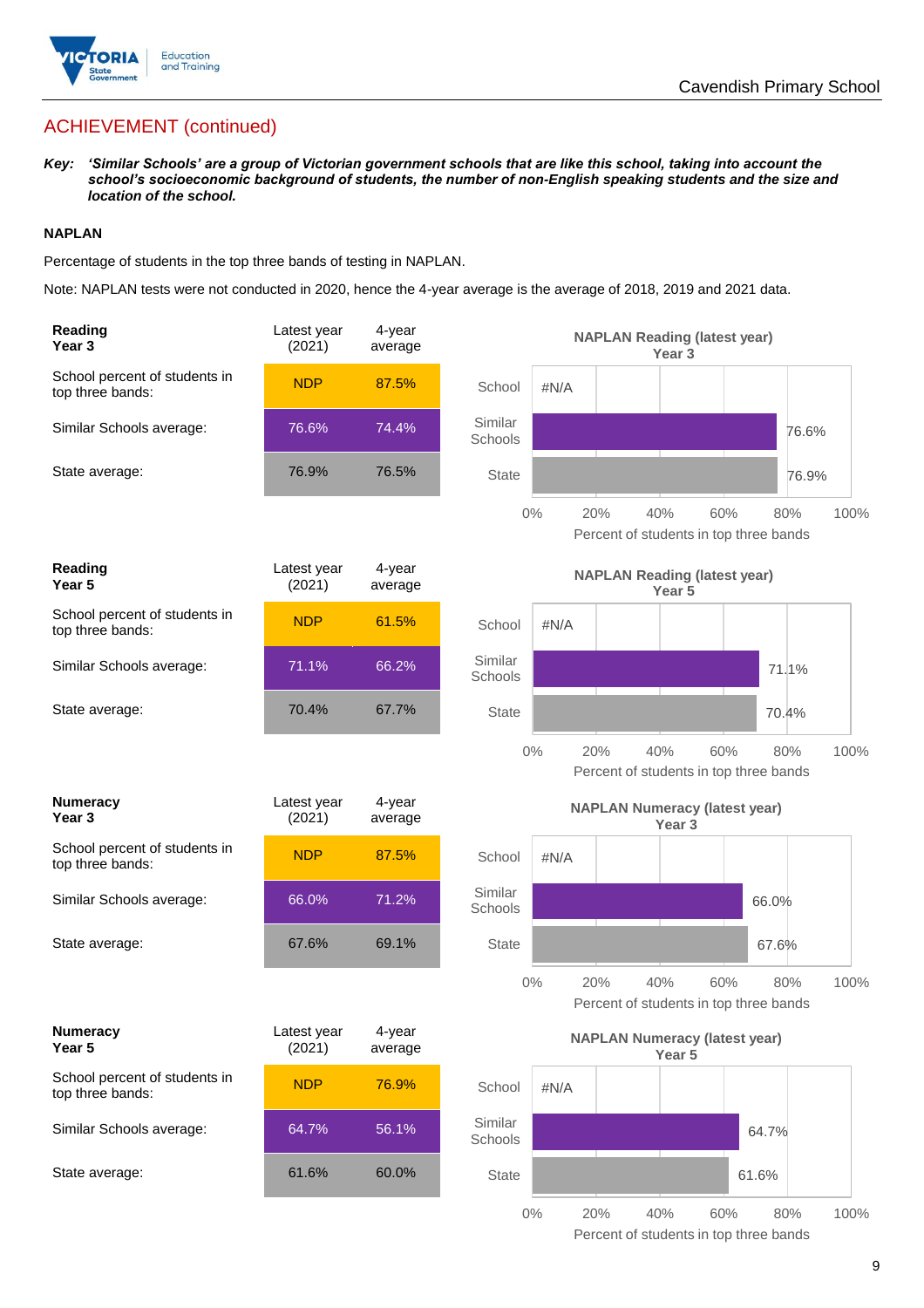

# ACHIEVEMENT (continued)

### **NAPLAN Learning Gain**

NAPLAN learning gain is determined by comparing a student's current year result relative to the results of all 'similar' Victorian students (i.e., students in all sectors in the same year level who had the same score two years prior). If the current year result is in the top 25 percent, their gain level is categorised as 'High'; middle 50 percent is 'Medium'; bottom 25 percent is 'Low'.

#### **Learning Gain Year 3 (2019) to Year 5 (2021)**

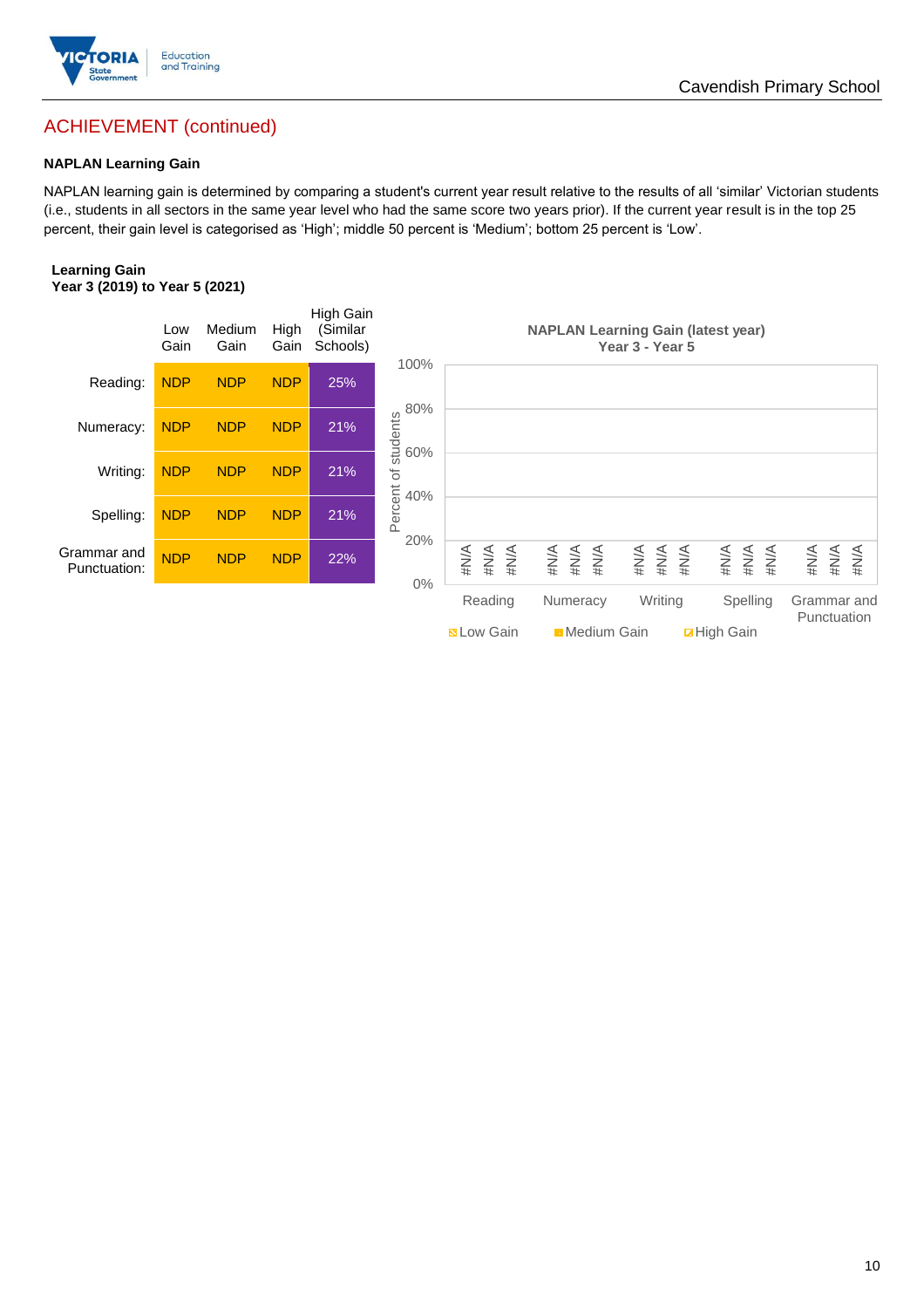

# ENGAGEMENT

*Key: 'Similar Schools' are a group of Victorian government schools that are like this school, taking into account the school's socioeconomic background of students, the number of non-English speaking students and the size and location of the school.*

### **Average Number of Student Absence Days**

Absence from school can impact on students' learning. Common reasons for non-attendance include illness and extended family holidays. Absence and attendance data in 2020 and 2021 may have been influenced by COVID-19.



### **Attendance Rate (latest year)**

|                                             | Prep | Year 1     | Year 2 | Year 3     | Year 4 | Year 5 | Year 6 |
|---------------------------------------------|------|------------|--------|------------|--------|--------|--------|
| Attendance Rate by year level<br>$(2021)$ : | 88%  | <b>NDA</b> | 93%    | <b>NDP</b> | 96%    | 90%    | 94%    |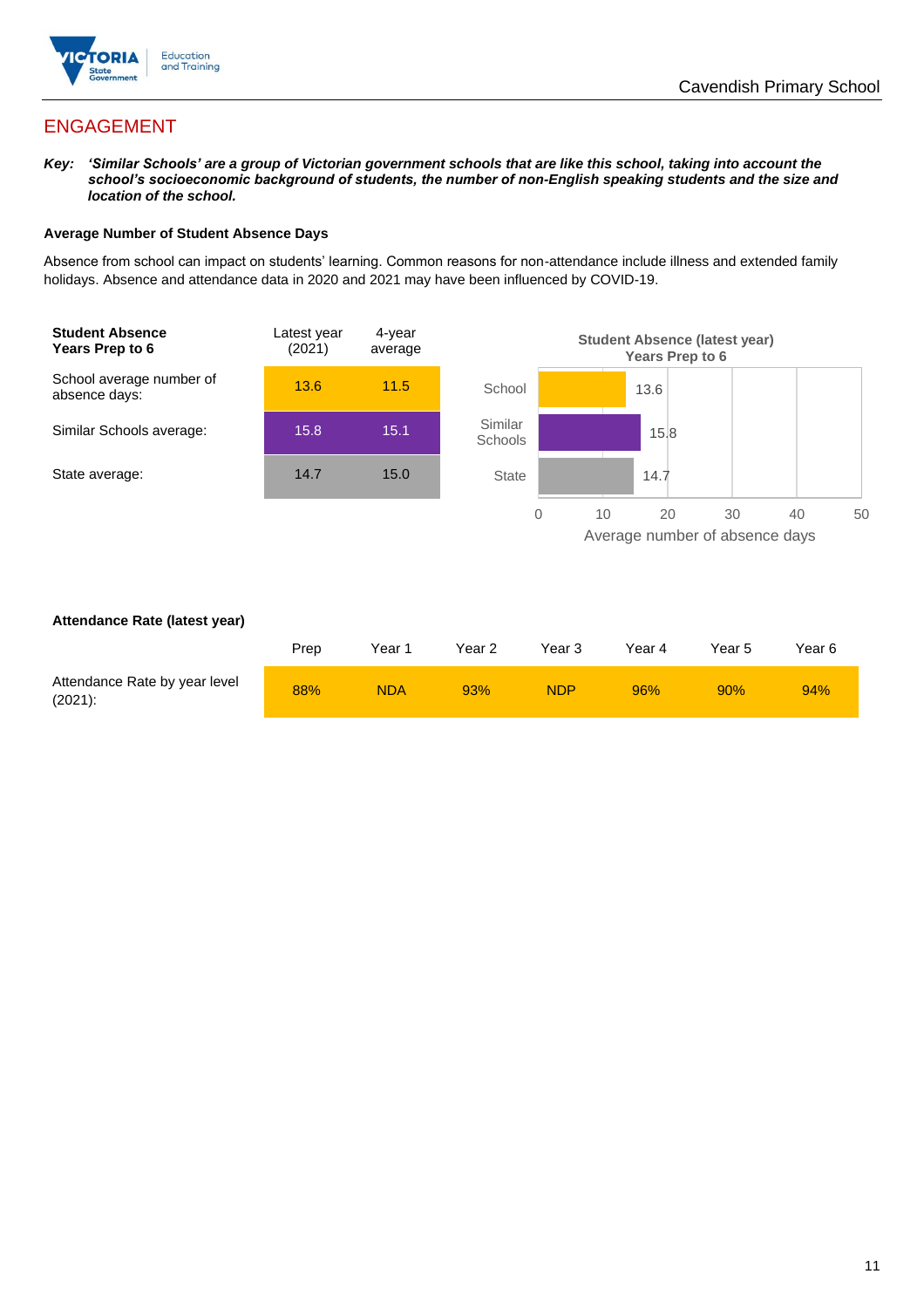

## **WELLBEING**

*Key: 'Similar Schools' are a group of Victorian government schools that are like this school, taking into account the*  school's socioeconomic background of students, the number of non-English speaking students and the size and *location of the school.*

#### **Student Attitudes to School – Sense of Connectedness**

The percent endorsement on Sense of Connectedness factor, as reported in the Attitudes to School Survey completed annually by Victorian government school students, indicates the percent of positive responses (agree or strongly agree).



*Due to lower participation rates, differences in the timing of the survey/length of survey period and the general impact of Covid19 across 2020 and 2021, data are often not comparable with previous years or within similar school groups. Care should be taken when interpreting these results.*



### **Student Attitudes to School – Management of Bullying**

The percent endorsement on Management of Bullying factor, as reported in the Attitudes to School Survey completed annually by Victorian government school students, indicates the percent of positive responses (agree or strongly agree).

| <b>Management of Bullying</b><br>Years 4 to 6 | Latest year<br>(2021) | 4-year<br>average |  |
|-----------------------------------------------|-----------------------|-------------------|--|
| School percent endorsement:                   | 88.9%                 | 95.5%             |  |
| Similar Schools average:                      | 85.9%                 | 85.4%             |  |
| State average:                                | 78.4%                 | 79.7%             |  |

*Due to lower participation rates, differences in the timing of the survey/length of survey period and the general impact of Covid19 across 2020 and 2021, data are often not comparable with previous years or within similar school groups. Care should be taken when interpreting these results.*

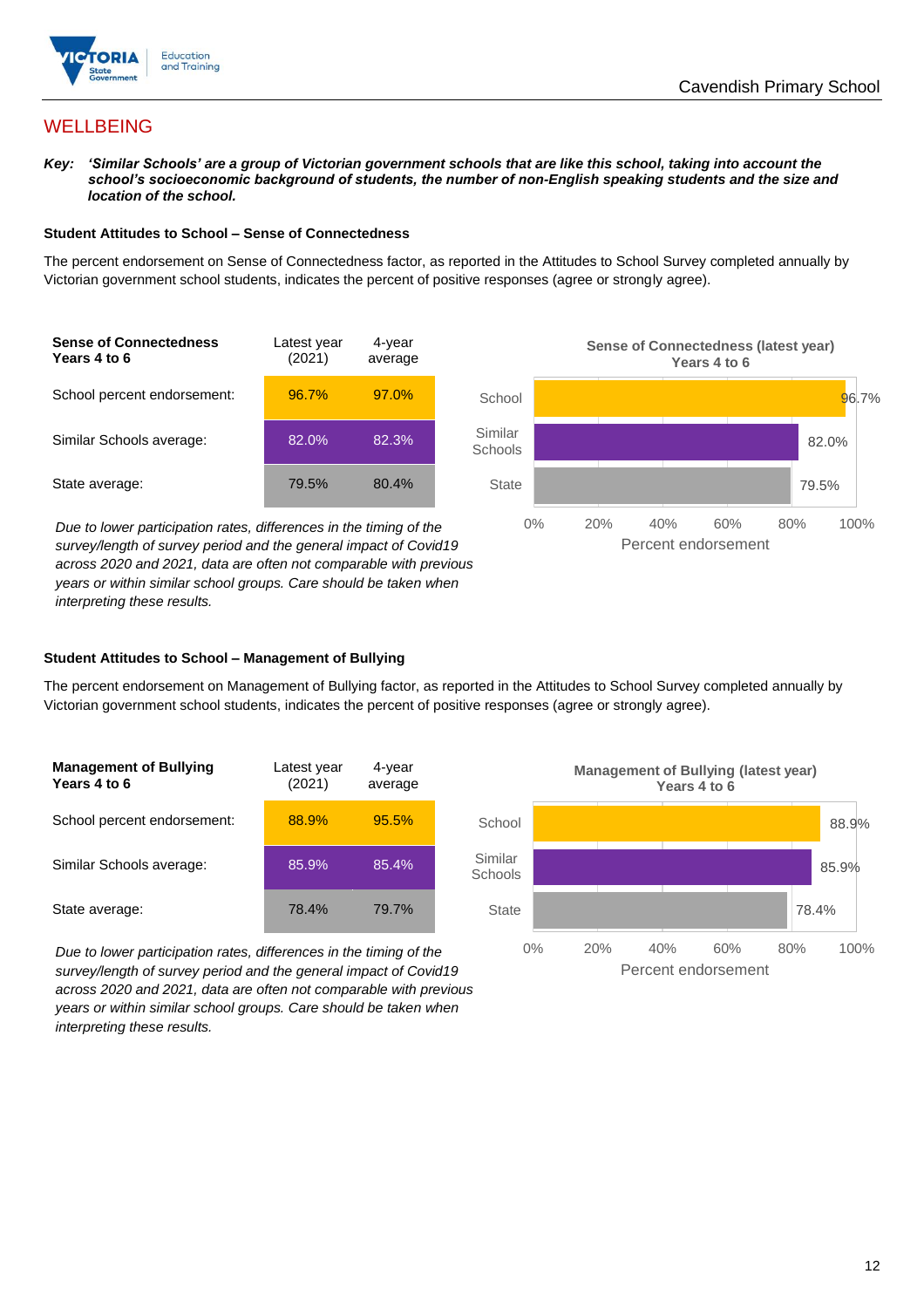

# **Financial Performance and Position**

FINANCIAL PERFORMANCE - OPERATING STATEMENT SUMMARY FOR THE YEAR ENDING 31 DECEMBER, 2021

| <b>Revenue</b>                  | <b>Actual</b> |
|---------------------------------|---------------|
| <b>Student Resource Package</b> | \$444,793     |
| Government Provided DET Grants  | \$111,574     |
| Government Grants Commonwealth  | \$0           |
| <b>Government Grants State</b>  | \$5,400       |
| <b>Revenue Other</b>            | \$2,930       |
| <b>Locally Raised Funds</b>     | \$15,803      |
| <b>Capital Grants</b>           | \$0           |
| <b>Total Operating Revenue</b>  | \$580,500     |

| Equity $1$                                          | <b>Actual</b> |
|-----------------------------------------------------|---------------|
| Equity (Social Disadvantage)                        | \$20,418      |
| Equity (Catch Up)                                   | \$0           |
| <b>Transition Funding</b>                           | \$0           |
| Equity (Social Disadvantage - Extraordinary Growth) | \$0           |
| <b>Equity Total</b>                                 | \$20,418      |

| <b>Expenditure</b>                    | <b>Actual</b> |
|---------------------------------------|---------------|
| Student Resource Package <sup>2</sup> | \$453,550     |
| Adjustments                           | \$0           |
| <b>Books &amp; Publications</b>       | \$1,060       |
| Camps/Excursions/Activities           | \$13,910      |
| <b>Communication Costs</b>            | \$1,041       |
| Consumables                           | \$8,976       |
| Miscellaneous Expense <sup>3</sup>    | \$17,786      |
| <b>Professional Development</b>       | \$1,162       |
| Equipment/Maintenance/Hire            | \$9,939       |
| <b>Property Services</b>              | \$39,281      |
| Salaries & Allowances <sup>4</sup>    | \$13,112      |
| <b>Support Services</b>               | \$0           |
| Trading & Fundraising                 | \$1,673       |
| Motor Vehicle Expenses                | \$0           |
| Travel & Subsistence                  | \$0           |
| <b>Utilities</b>                      | \$5,075       |
| <b>Total Operating Expenditure</b>    | \$566,565     |
| <b>Net Operating Surplus/-Deficit</b> | \$13,935      |
| <b>Asset Acquisitions</b>             | \$0           |

(1) The equity funding reported above is a subset of the overall revenue reported by the school.

(2) Student Resource Package Expenditure figures are as of 24 Feb 2022 and are subject to change during the reconciliation process.

(3) Miscellaneous Expenses include bank charges, administration expenses, insurance and taxation charges.

(4) Salaries and Allowances refers to school-level payroll.